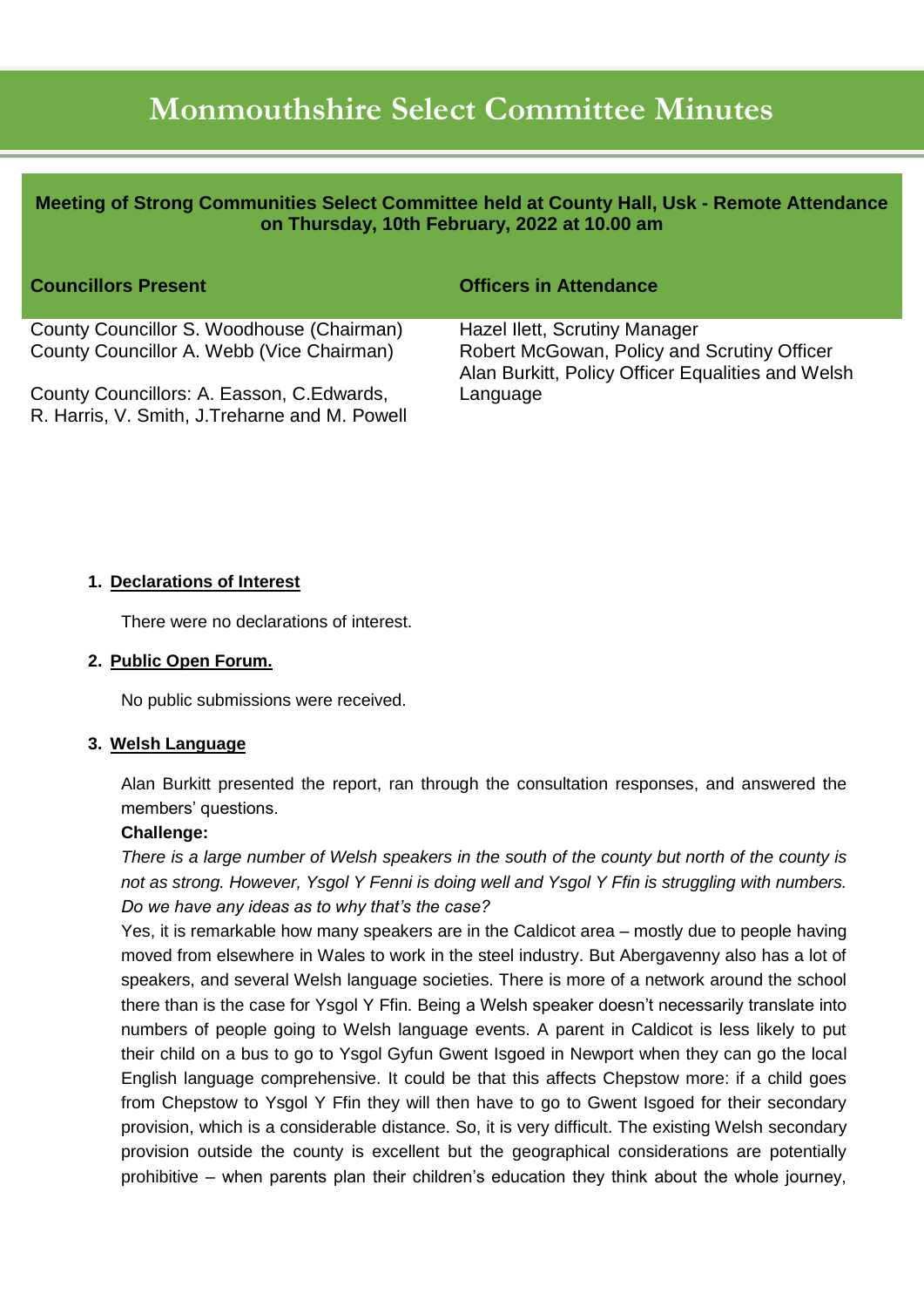

and the lack of secondary provision in the county therefore has a strong bearing on their decision as to which primary school to send their children to.

*If a child goes from Ysgol Y Ffin to Gwent Isgoed in Newport, they slip out of Monmouthshire's responsibility. How can we integrate how the schools work across borders?*

If we had our own provision in the county we would perhaps look after them better, as we would know where they are, and we would simply continue our existing care and responsibility, but this is perhaps more of a question for CYP.

*It is important that we have a secondary school somewhere in Monmouthshire, as the existing distances are difficult for parents, and there will be numbers of children learning in primary school, for whom it then lapses. Hopefully there will be a good Welsh provision in the new school in Abergavenny.*

Yes, if someone wants their child to learn Welsh in Monmouthshire then they have to make a particular effort. The same can be said for religious education, e.g. to attend a Catholic school, pupils can only go to St. Albans in Torfaen. Again, this would be bettered addressed in CYP.

*With public engagement going forward, what would be required for someone to attend a committee, ask a question in Welsh, and have simultaneous translation?*

The person would have to give notice  $-$  the rule is five working days  $-$  so that a simultaneous translator can be arranged. The council chamber is now fully equipped for simultaneous translation, so any member of the public who wishes to attend and deliver their comment/question in Welsh can do so.

## **Chair's Summary:**

We have discussed the various means of learning Welsh this morning, which are excellent, and we need to continue as an authority to encourage people to learn, to support them financially and to allow them the opportunity to speak Welsh when possible. Regarding recruitment, we need to encourage Welsh-speaking candidates to apply, though it's more difficult as a border authority. We have heard poignant examples of Monmouthshire residents with dementia who can no longer speak English, highlighting the need for more Welsh-speaking staff in the authority.

We have touched on Welsh medium education: members felt strongly that there is a need for a Welsh-medium comprehensive in the county, as we are losing children to English medium, due to a lack of provision in the county and geographical challenges. Regarding the overlap here with CYP, there are interesting comments in the minutes from the meeting of CYP Select on 14<sup>th</sup> October 2021, in which the Welsh Education Strategic Plan was scrutinised.

We have discussed the possibility of Welsh-medium education being delivered in conjunction with neighbouring authorities, and the new immersion unit that helps children to get up to speed quickly. This is the first of its kind in the area, and something of which we should feel proud. We need to explore why more people aren't choosing Welsh medium education. We have discussed how attendees to council or committees can submit their questions in Welsh.

All of the responses received as part of the consultation will be sent to members and included as an appendix in the report when it goes to full council in March.

Finally, the committee gives its sincerest best wishes to Alan Burkitt on his imminent retirement, and thanks him for his exemplary work over the years.